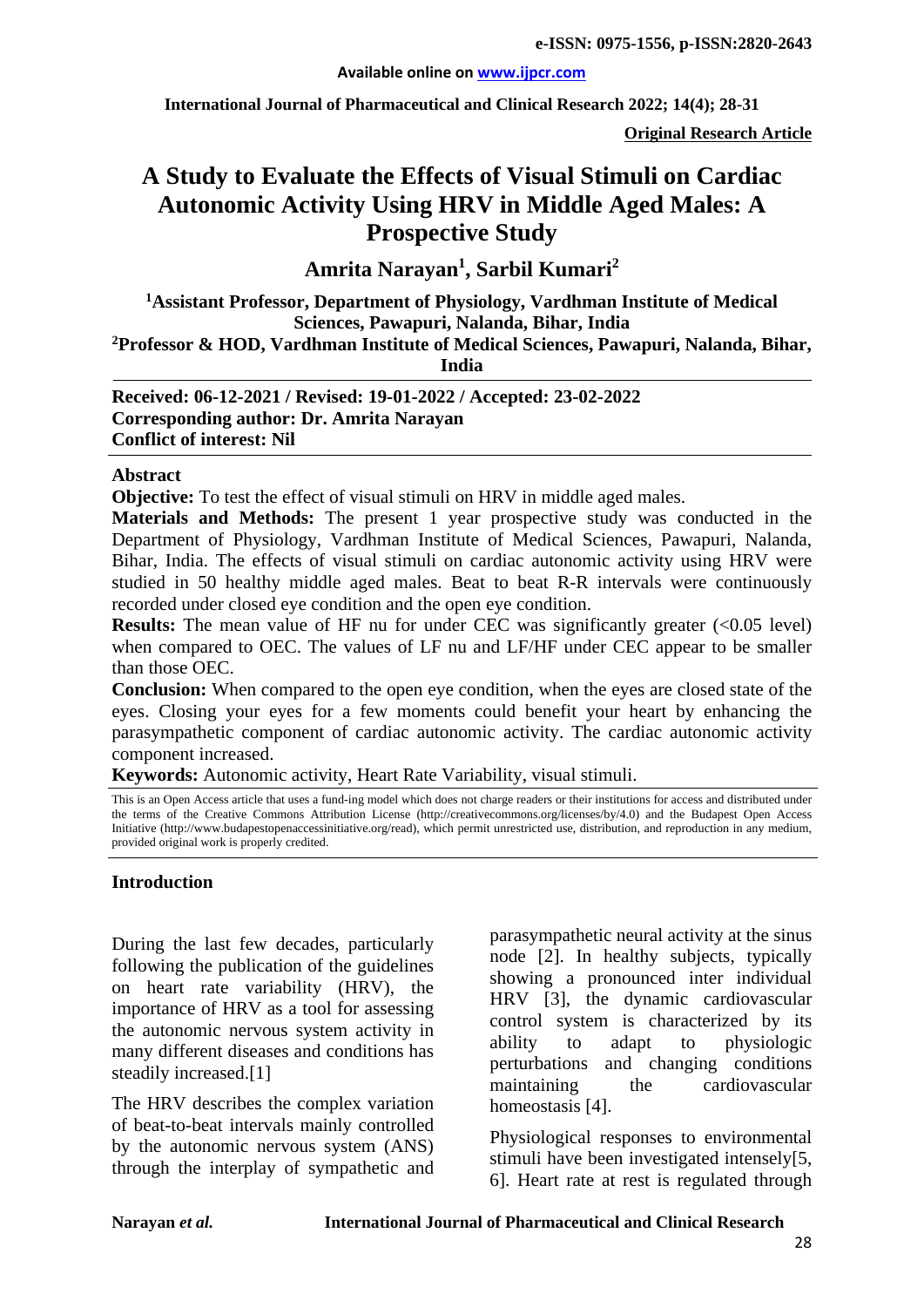the activity of cardiac autonomic nervous system. The stimulation in the sympathetic nervous system increases heart rate and excitation of parasympathetic nervous system reduces heart rate by increasing vagal tone.

Heart Rate Variability (HRV) is a specific and sensitive non-invasive tool to evaluate cardiac autonomic activity. HRV is the degree of variation of the heart rate under the balanced influence of sympathetic and parasympathetic components of the cardiac autonomic nervous system. HRV also indicates the extent of neuronal damage to autonomic nervous system. Human beings are very sensitive to light exposure, and changes of light intensity can shift many physiological parameters like melatonin, alertness, body temperature, heart rate (HR), and heart rate variability

# (HRV)[7, 8].

Thus, this study was undertaken to test the effect of visual stimuli on HRV in middle aged males.

# **Materials and Methods:**

The present 1 year prospective study was conducted in the Department of Physiology, Vardhman Institute of Medical Sciences, Pawapuri, Nalanda, Bihar, India.

#### **Inclusion and exclusion criteria**

Healthy 80 males of middle age group of 45-65 years were included in the study. Subjects who are obese or with history of diabetes mellitus, hypertension, respiratory illness, cardiac diseases and endocrinal disorders were excluded. Subjects on any medications were also excluded.

# Methodology

The effects of visual stimuli on cardiac autonomic activity using HRV was studied in 50 healthy middle aged males. Beat to beat R-R intervals were continuously recorded under closed eye condition and the open eye condition. HRV frequency domain parameters like LF nu, HF nu, LF/HF were obtained with the help of RMS polyrite – D version3.0.11.

#### Statistical analysis

Analysis of variance (ANOVA) has been used to find the significance of study parameters between three or more groups of patients, Student t test (two tailed, independent) has been used to find the significance of study parameters on continuous scale between two groups Inter group analysis. Significance is assessed at 5% level of significance.

# **Results:**

This study signifies that closing eyes for a while might help heart by increasing the parasympathetic component of the cardiac autonomic activity and the parasympathetic component of the cardiac autonomic activity increased during the closed eye condition when compared to the open eye condition. The mean value of HF nu for under CEC was significantly greater (*<*0.05 level) when compared to OEC.

The values of LF nu and LF/HF under CEC appear to be smaller than those OEC.

# **Table 1: Basic characteristics of subjects**

| Variables     | Subjects         |
|---------------|------------------|
| Age in years  | $47.28 \pm 1.67$ |
| BMI $(kg/m2)$ | $25.62 \pm 0.45$ |

#### **Table 2: Comparison of FFT spectrum between CEC and OEC**

| <b>HRV</b> | $\Gamma$ $\Gamma$ | $\Omega$           | p-value      |
|------------|-------------------|--------------------|--------------|
| $LF$ nu    | $32.701 \pm 3.92$ | $36.291 \pm 4.983$ | $\leq$ 0.05* |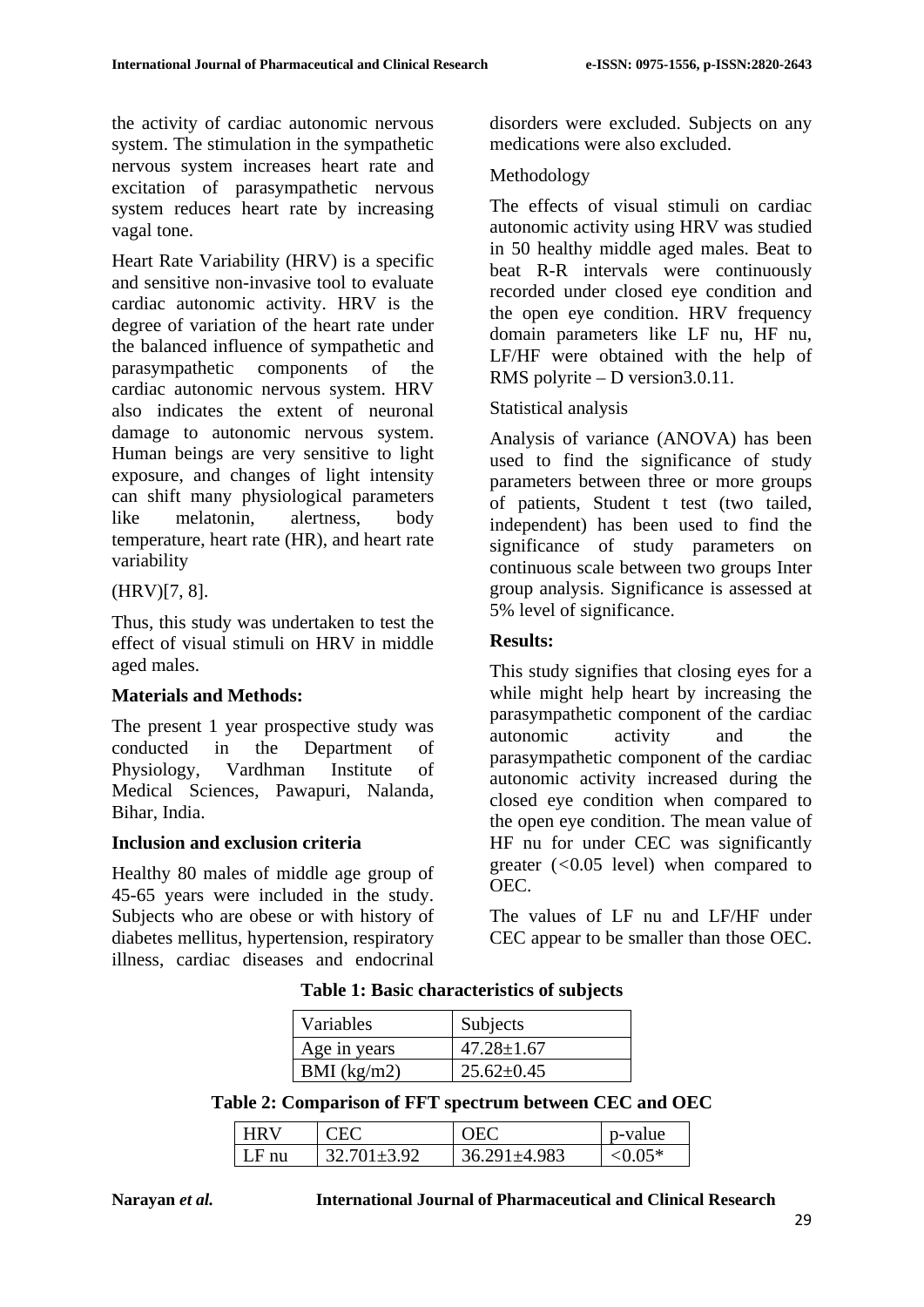| $HF$ nu       | $71.629 \pm 6.621$ | 68.271±4.720     | $\leq 0.05*$ |
|---------------|--------------------|------------------|--------------|
| $\perp$ LE/HF | $0.582 \pm 0.07$   | $0.682 \pm 0.08$ | ${<}0.05*$   |

# **Discussion:**

Light plays a central role in life. Without sunlight there is no life on earth. Effects of light stimulation and light therapy on autonomic functions (e.g., body temperature, HR, or HRV) were already investigated in several human studies[9,10,and 11].

Snieder et al. [12] found in 196 male and 210 female middle-aged twins that oral contraceptive use and menopausal status had no effect on HRV. However, Moodithaya et al. [13] concluded that both aging and declined estrogen levels are associated with the autonomic alterations that are seen among postmenopausal women.

As reported in [14], directly comparing the values of frequency domain indices from various studies is quite difficult due to the different calculation modes (such as fast Fourier transform vs. autoregressive methods, different window functions, partly spectral corrections and others) and due to the units of the result values (e.g. ms2, natural or common logarithm).Litscher D et al indicated that changes in the activity of parasympathetic nervous system can alter heart rate much more rapidly exerting beat –by –beat control of heart rate compared to sympathetic nervous system. LF-HF ratio is sensitive measure of sympathovagal balance.[15]C. Cajochen et al. showed that increase in LF-HF ratio indicates increased sympathetic activity and decrease in ratio indicates increased parasympathetic

activity. HFnu is an index of parasympathetic activity.[16] Increase in LF-HF ratio indicates increased sympathetic activity and decrease in ratio

indicates increased parasympathetic activity[17]. HFnu is an index of parasympathetic activity. In one of the studies participants who were exposed to red light (versus a control color) exhibited a decrease in HF-HRV, and this result was associated with worse cognitive performance[18].LF-HF ratio is sensitive measure of sympathovagal balance [19,20].

# **Conclusion:**

When compared to the open eye condition, when the eyes are closed state of the eyes. Closing your eyes for a few moments could benefit your heart by enhancing the parasympathetic component of cardiac autonomic activity. The cardiac autonomic activity component increased.

# **References:**

- 1. Task Force. Heart rate variability: standards of measurement, physiological interpretation and clinical use. Task Force of the European Society of Cardiology and the North American Society of Pacing and Electrophysiology. Circulation. 1996; 93: 1043–1065.
- 2. Schwab JO, Eichner G, Schmitt H, Weber S, Coch M, Waldecker B. The relative contribution of the sinus and AV node to heart rate variability. Heart. 2003; 89: 337–338.
- 3. Jensen-Urstad K, Storck N, Bouvier F, Ericson M, Lindblad LE, Jensen-Urstad M. Heart rate variability in healthy subjects is related to age and gender. Acta Physiol Scand. 1997; 160: 235–241.
- 4. Pikkujämsä S, yliopisto O (1999) Heart Rate Variability and Baroreflex Sensitivity in Subjects Without Heart Disease: Effects of Age, Sex and